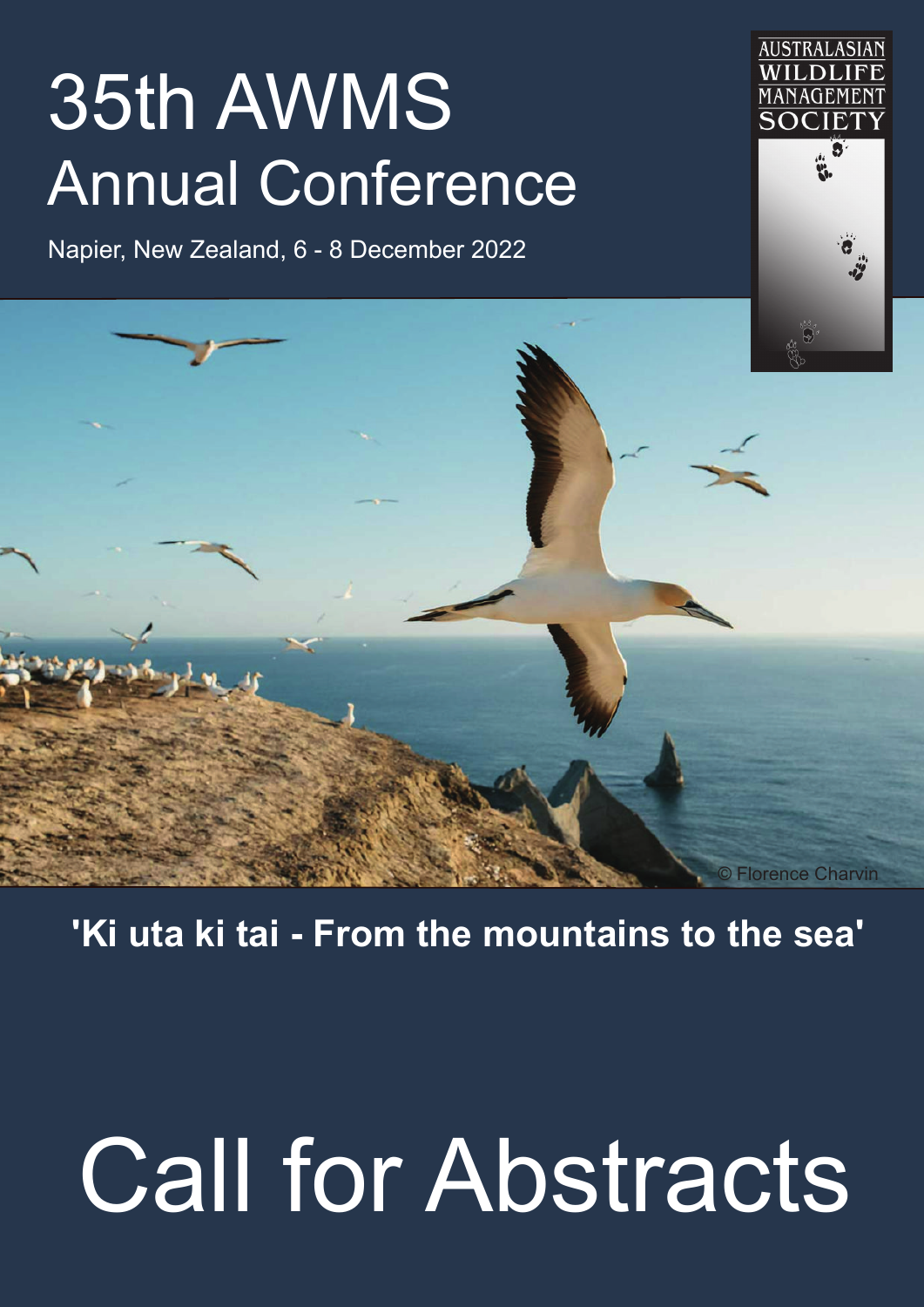$$
\$. + ; 9:8 2 9/ 4 %{2 2+ 4' -+3 +4: #5}/+?\n% #\n= /2(+.52/4- /:9 : . '44; '2) 54, +8+4)+\n54 + )+3 (+8\n': . . + '6/+8%' 8 +3 58' 2 54, +8+4)+\n6/+8 += 8+' 2 4*
$$

 $4.1 + 8 = 5$  ?+' 89 5, 5424+ ) 54, +8+4) +9 = + ' 8+ 2551/4  $'$  4\* (+?54\* /4 6+8954 :5 : /9 ?+' 89 % # ) 54, +8+4) +

 $$. + 5(0)$ :/<+95, :. + #5)/+:? 8+ A\$5 6853 5: + : . + 9:; \* ? ' 4\* ' 662) ' :/54 5, 9) /+4:/, $/$  =/2 2+  $3'$  4' - +3 +4: /4 : +; 9:8 2 9/ 4 8+- /54 A\$5'):/<+2' +4) 5: 8 - + :. + \* +<+2563 +4: \*/99+3/4':/54 '4\*  $'$  \* 56:/54 5,  $'$  662+\* 9)/+4:/ $/$  8+9+' 8), /4 =/22.+  $3' 4' - +3 +4$ : A\$5 /4.2 +4) + 652) ? ' 4\* 3 ' 4' - +3 +4: \* +) /9/549 : 85; - . : . +  $685 \le 9/54$  5,  $2 \le 8 + 62$ ,  $2 \le 4 \le 68 - 3 \le 0$ ,  $3 \le 0 + 54$  56:/549  $58 = 22 + 3$  ' 4' - +3 +4: ' 4\* ' 995) / :+\* 8919

#### $\text{\$}$ . + 3  $\text{\$}$  (58:. +3 + 5. :. + % #  $354.+8+4)+/9$ "  $\frac{1}{2}$ ) #(  $\frac{1}{2}$ " (\$ (  $\frac{1}{2}$  0  $8\$ "  $\left( \begin{array}{c} 1 \end{array} \right)$  (

"%

& (\$& &

 $8 *$ /)  $1.545$ , 3 ; 9: $+2*96599$ ; 3 9  $4*8:9.853$  +  $8+'$  24\* (? /9' 4'; \*')/5; 9 </9/54 :. ': =/228+7; /8+  $9/- 4/$ ,  $(4: 9)$   $(+4) + (+)$ .  $45\% - ?$   $4* 95$   $/ 2/445 < ./54$ : 5  $'$ ). /+<+ \$. /9 9?3 659/; 3 /9 ' 4 56658; 4/:? :5 9. ' 8+ 4+=  $8+9+'$  8  $'$  4\* :  $/41/4-54$  :  $+6'$  : =  $'$  ? :5 !  $8+''$  : 58  $8++$ 

#### $$#'$  & # (\$# '%  $\sim$  1

 $153354 - 5'2/4 = 224 + 3'4 - 3 + 4'$ .  $/4 + < +8$ ? 5. 4.8?  $/9$  $\therefore$  +  $\big)$  549+8  $\therefore$  /54 588+ $\big)$  5 < +8? 5,  $\therefore$  54 -  $\big)$  96+ $\big)$ /+9 \$. +9+ $\big|$  8+  $96+)$ /+9:  $': '8 + ./- .2 < 2 + * +-. +8.58$ ); 2; 8 28 + 9549  $+$  -  $'$  4/3  $'$  29 = /: 96/8:;  $'$  29/-4/,  $'$  4) + .58/4\*/- +45; 9  $6+562-9$ ,  $58+1525-1$   $28+19549$  + -  $1+29:54+96+1/49$  58  $(+)'$ ; 9+: + 96+)/+9/9; 4\* +8: 8+' : 5, +>:/4):/54 \$./9 9?3 659/; 3 =  $/2$ , 5); 9 54 3 ' 4' - +3 +4:  $/4$ : +8 +4:  $/549$  :. ': '  $/3$ :5) 549+8<+ 588+9:58+ :' 54-' 96+) /+9

# " # & & ((\$# &', " %) %+C 21+:5. + 8.853 - 85: 69/4 \* / - " 2 : ' : ' 8 /4 - 52 + \* /4 54  $-85$ ; 4\* =  $/2$  2+3 '4' - +3 +4: 6850+) :9 = .  $/$ .  $\cdot$  ' <+ ', 5) ; 9  $54 : +6244/4 - 4*68$   $\binom{?}{2}$  662  $\binom{?}{54}$  5,  $\binom{?}{24}$  3  $\binom{4}{1}$  -  $\binom{+3}{1}$  +4:  $'4^*$  = 581 = /.. ) 53 3 : 4/:? - 85: 69 /4 : 9:8 2 9/ ' 4\* ( + ? 54\*

 $\%$  # !! #  $\#$  (, "  $\%$ ")" 2+84' :/<+2' ?5; ) ' 4 9; ( 3 /: ?5; 8' ( 9:8 ) : ; 4\* +8: + 6+4 # ?3 659/: 3 :  $+3 + 2$ ,  $-2$ )  $5335$  \*' : + :' 29 54 ' 4? :56/  $8+2:+^*$  :5 = /2 2 + 3 ' 4' - +3 +4; /4 : 9:8 2 9/ 4 ' 4\* ( + ?54\* : +8 9?3 659/ $=$ /2(+58 '4/9+\* :5 ./: .. + :56/) 95. .. + ' (9:8):98+) +/<+\*

 $$# 8 # 1 (8\% # + $8' $\%$  $\%$  # /9 58 ' 4/9/4- ' 4: 3 (+85, =5819, 569 ' 4\*, /+2: 869  $(5')$ ) 53 6' 4? :  $/9$  ?+' 89 ) 54, +8+4) +

A! 5; :/8 5 E \$D4+ " +9:58 :/54 ! 850+): ; 2 \*' ? 54  $+)$ A%' /:' 4-/#:' 8 536' 99 \$5; 8 <+4/4- \$5; 8 \$.;  $+)$ 

A '6+#'4):; '8? /+2 \$86 ,; 2<sup>\*</sup>'? 8  $^{+}$ 

 $12^{1}9+14^{*}+12^{*}4^{*}$  : + (551/4- .583 54 5; 8) 54. +8+4) +  $=+(9/-+54,+8+4)+8+7.8$   $(54 \cdot 4 \cdot 4 \cdot 7.8)$   $(551/4-9=2)$  $56+4$  : 2

#### $=$  = =  $'$  = 3 9 58  $'$ ; ) 54, +8+4) +

% # 5..+89  $84-+5$ .  $= 89.589$ .:  $*+4.94$ 685.+99/54' 29  $+ 8'$  # !)  $(8)$ :/)  $2$   $4 - 3 + 4$ : = 8  $$. +$  % 556+8#:: \* +4: \$. +9/9 = 8  $\frac{1}{2}$ , + #:; \* +4:  $\frac{1}{2}$ 8 < +224 - #). 52 89. 6 , 58;  $\frac{4*}{1*}$  +8 8 \*; ': +  $' 4$ \* . 545; 89 9:; \* +4:9  $$. + 159:- 8 *; ' : + #:: * +4: " +9+' 8. = '8"$  $$. + 8$  ?9. +8  $'$  4' - +3 +4:  $: 4^*$ % # !  $8+9$ /\*  $+4$ : 9 = 8  $: 2^* : 2^* : 2^* \rightarrow 5.68@9$  ' = ' 8'  $.54^* / 549$  ' 4' . 5 = :5  $1662$ )  $4( + .5; 4* 54: + % + 16)$   $\frac{4}{10} + \frac{1}{10}$  $' = 3958$  ;

> $58'$   $2'$  =  $89 +4.8 + 9$   $29 +$  $: - : 9:$